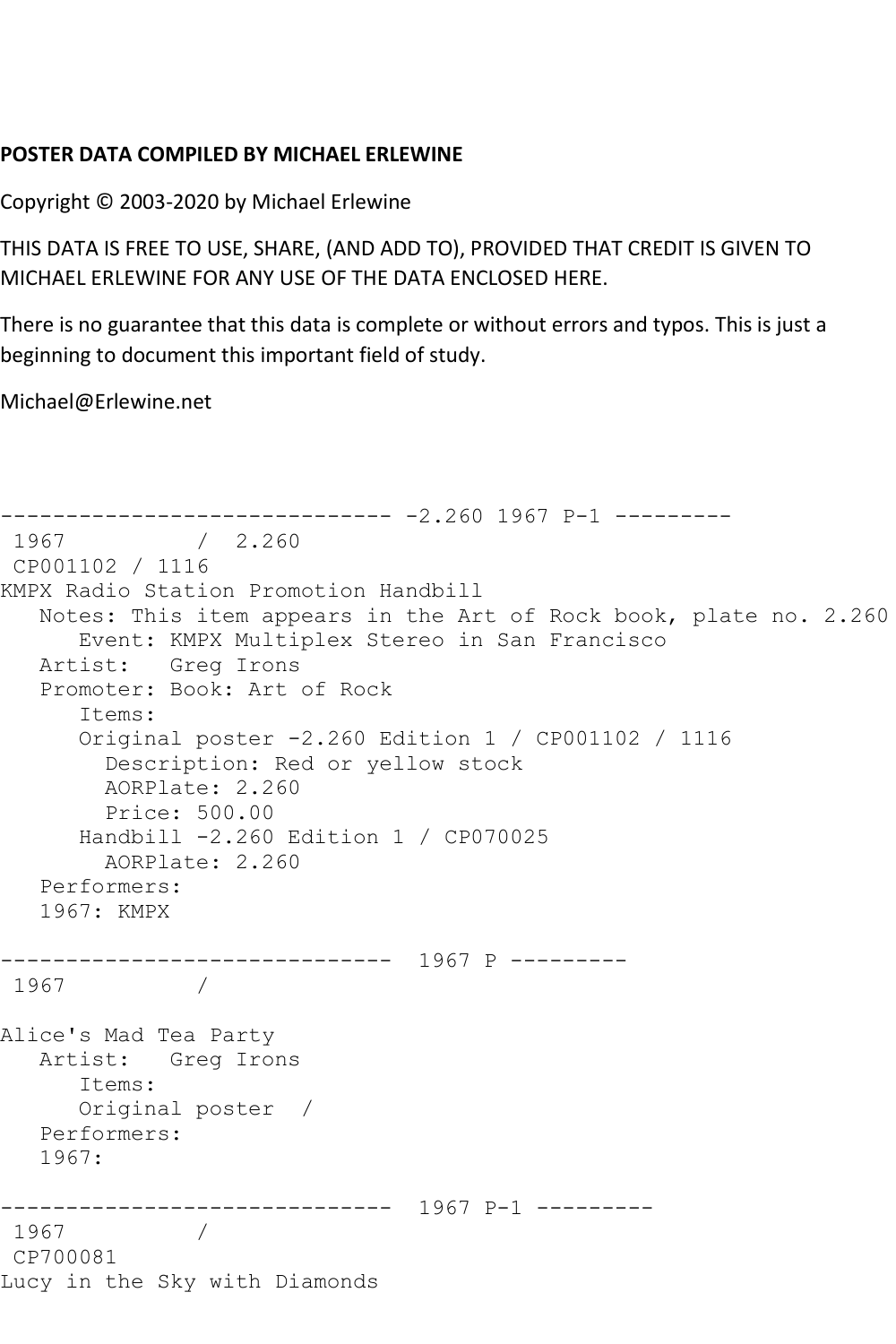```
 Artist: Greg Irons
       Items:
       Original poster / CP053226 / CP053226
       Original poster Edition 1 / CP700081
    Performers:
    1967: Beatles
------------------------------ WEF-2.202 1967-06-27 P-1 ---------
1967-06-27 / WEF 2.202
CP009906 / CS05001
Lobby Poster Western Front, San Francisco, CA
   Notes: This item appears in the Art of Rock book, plate no. 2.202
   Artist: Greg Irons
   Venue: Western Front
   Promoter: Book: Art of Rock
       Items:
       Original poster WEF-2.202 Edition 1 / CP009906 / CS05001
         Description: 1 original (14 x 20)
         AORPlate: 2.202 
         Price: 225.00
        WEF-2.202 / CP000632 / 0636
         AORPlate: 2.202 
   Performers:
    1967-06-27: Western Front
------------------------------ FIL-BG-070 1967-06-27 P-1 ---------
1967-06-27 / FIL BG-070
CP007170 / CP02420
Chuck Berry, Eric Burdon and the Animals at Fillmore Auditorium - SF 
- San Francisco, CA
    Private Notes: BG-CD(A) BG-OP-1-Signed-Irons
  Artist: Greg Irons<br>Venue: Fillmore A
            Fillmore Auditorium - SF
   Promoter: Bill Graham Original Series
       Items:
       Original poster FIL-BG-070 Edition 1 / CP007170 / CP02420
         Description: 1 original (14 x 22)
         Price: 200.00
       Postcard FIL-BG-070 Edition 1 / CP007773 / CP03017
         Description: 1 original and postal variations (4-1/2 x 7-
1/4)
         Price: 50.00
   Performers:
    1967-06-27 1967-07-02: Fillmore Auditorium - SF
        Chuck Berry / Eric Burdon and the Animals / Steve Miller 
Blues Band
```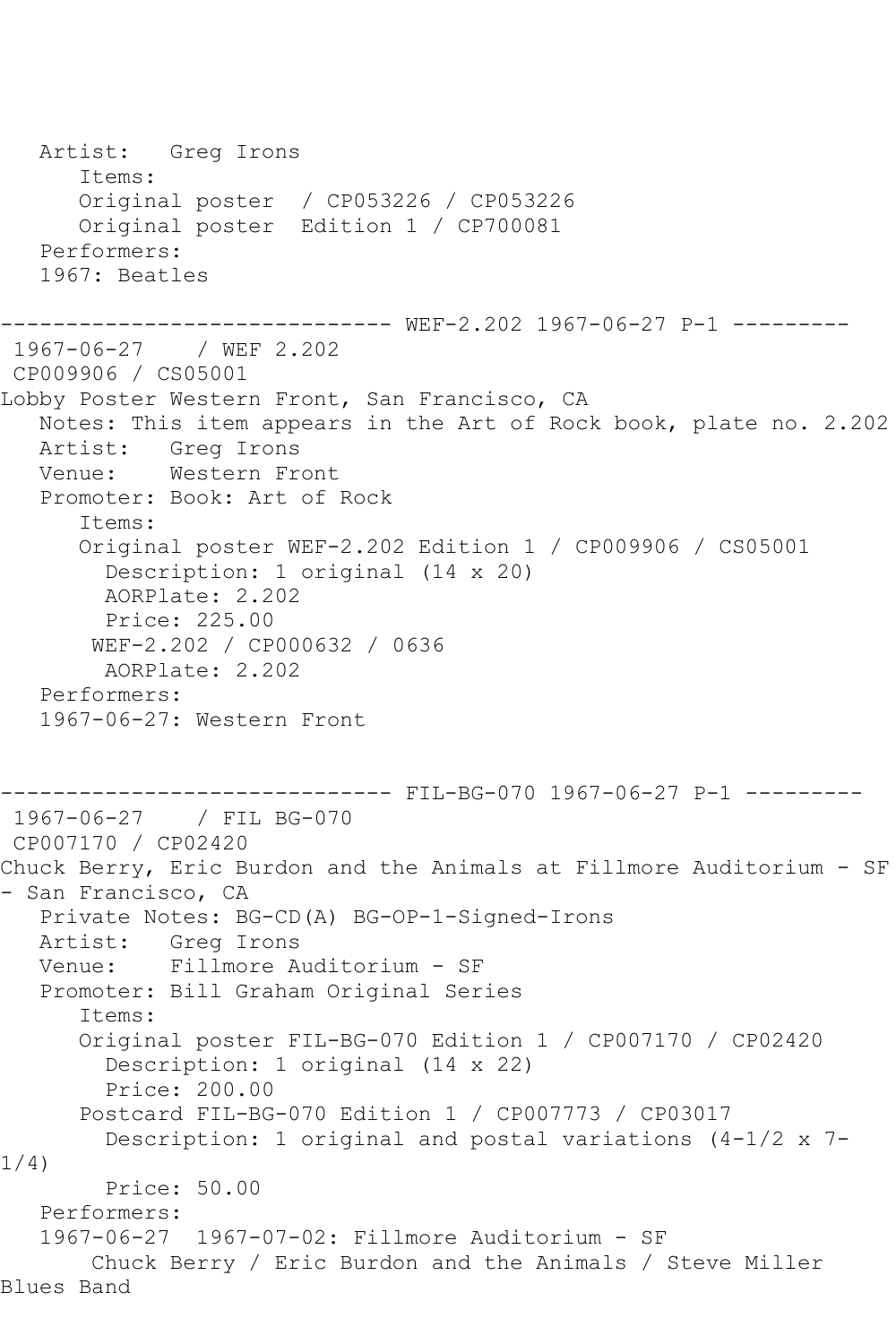------------------------------ WEF-2.203 1967-06-28 P --------- 1967-06-28 / WEF 2.203 CP060143 Siegel Schwall Blues Band, Charlatans at Western Front - San Francisco, CA Notes: This item appears in the Art of Rock book, plate no. 2.203 Event: Grand Opening Western Front Artist: Greg Irons<br>Venue: Western Fr Western Front Promoter: Book: Art of Rock Items: Original poster WEF-2.203 / CP060143 (14 x 20) Original poster WEF-2.203 Edition 1 / CP009918 / CS05013 (14 x 20) WEF-2.203 / CP000091 / 0092 Performers: 1967-06-28 1967-07-02: Western Front Siegel Schwall Blues Band / Charlatans / Congress of Wonders / Sandy Bull / Hobbits ------------------------------ WEF 1967-07-07 P-1 --------- 1967-07-07 / WEF CP009919 / CS05014 Sandy Bull, Congress of Wonders at Western Front - San Francisco, CA Event: Live Concert of the Smedly One Man Steam Band Artist: Greg Irons Venue: Western Front Items: Original poster WEF Edition 1 / CP009919 / CS05014 (14-3/16 x 20) Price: 150.00 WEF / CP001893 / 1911 Performers: 1967-07-07 1967-07-08: Western Front Sandy Bull / Congress of Wonders / Hobbits ------------------------------ CAH-2.138 1967-07-14 P-1 --------- 1967-07-14 / CAH 2.138 CP009813 / CS04908 Steve Miller Blues Band, Anonymous Artists of America (AAA) at California Hall - San Francisco, CA Notes: This item appears in the Art of Rock book, plate no. 2.138 Event: Dance Concert Artist: Greg Irons Venue: California Hall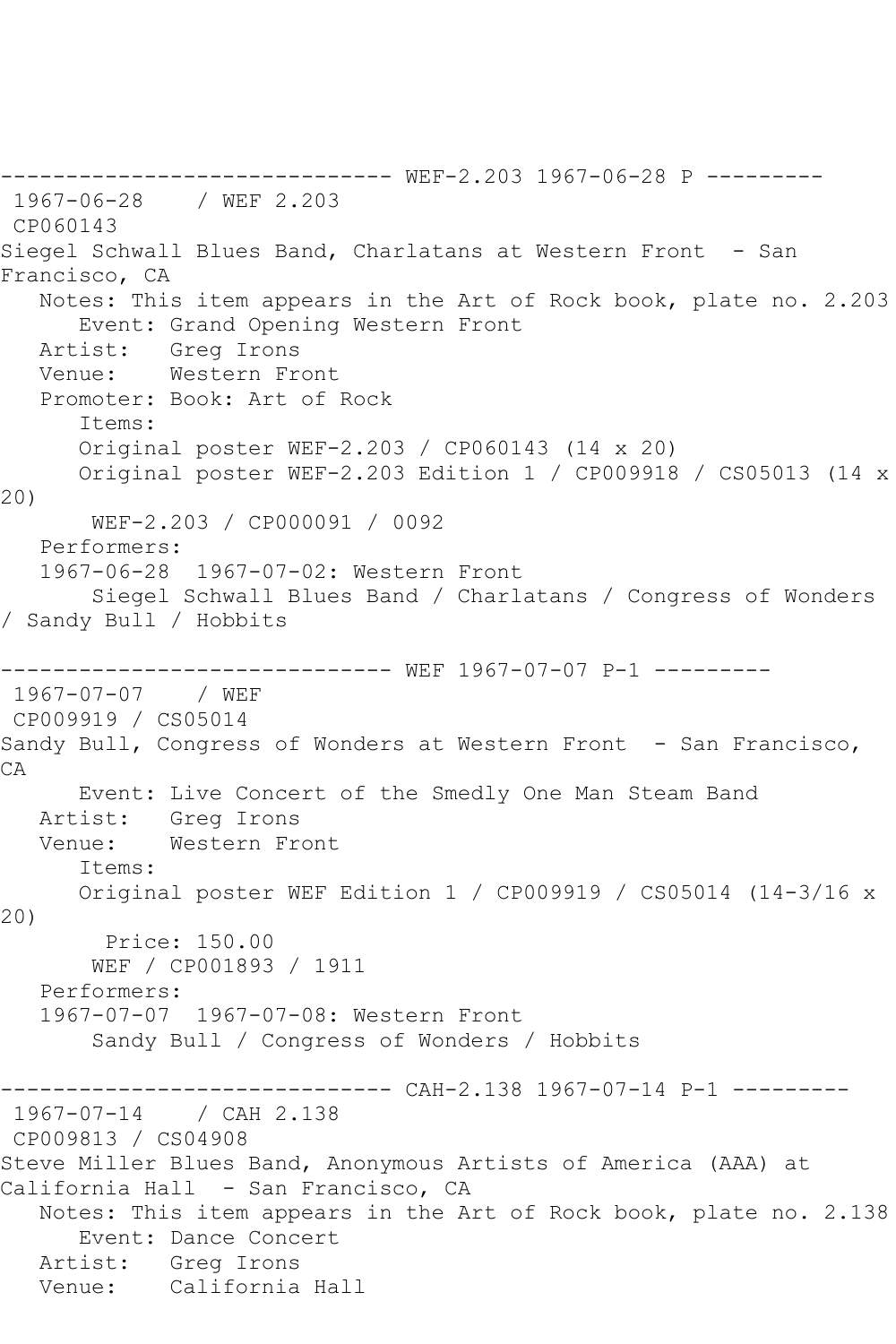```
 Promoter: Space Age
       Items:
       Original poster CAH-2.138 Edition 1 / CP009813 / CS04908 (14-
1/2 x 20)
         AORPlate: 2.138 
       Handbill CAH-2.138 / 
         Description: 1 handbill (5 x 7)
         AORPlate: 2.138 
        CAH-2.138 / CP000627 / 0631
         AORPlate: 2.138 
    Performers:
    1967-07-14 1967-07-15: California Hall
        Steve Miller Blues Band / Anonymous Artists of America (AAA) 
/ Sunshine Company
         ------------------------------ CAH-2.140 1967-07-21 P-1 ---------
1967-07-21 / CAH 2.140
CP000373 / 0377
Youngbloods, Magic Fern at California Hall - San Francisco, CA
   Notes: This item appears in the Art of Rock book, plate no. 2.140
  Event: Strange Happenings:<br>Artist: Greg Irons
           Greg Irons
   Venue: California Hall
    Promoter: Book: Art of Rock
       Items:
       Original poster CAH-2.140 Edition 1 / CP000373 / 0377
         AORPlate: 2.140 
       Handbill -2.140 Edition 1 / CP070006 (5 x 7)
         AORPlate: 2.140 
         Price: 75.00
    Performers:
    1967-07-21 1967-07-22: California Hall
        Youngbloods / Magic Fern / Wildflower / Chapter Three / 
Junior G-Men
         ------------------------------ 1967-07-21 P ---------
1967-07-21 / 
CP061171 / CP061171
Youngbloods, Magic Fern at California Hall [San Francisco, CA]
       Benefit: Strange Happenings / Lights by Northern Lights
   Artist: Greg Irons
   Venue: California Hall
       Items:
       Original poster / CP061171 / CP061171 (14 x 20-1/2)
    Performers:
    1967-07-21 1967-07-22: California Hall
```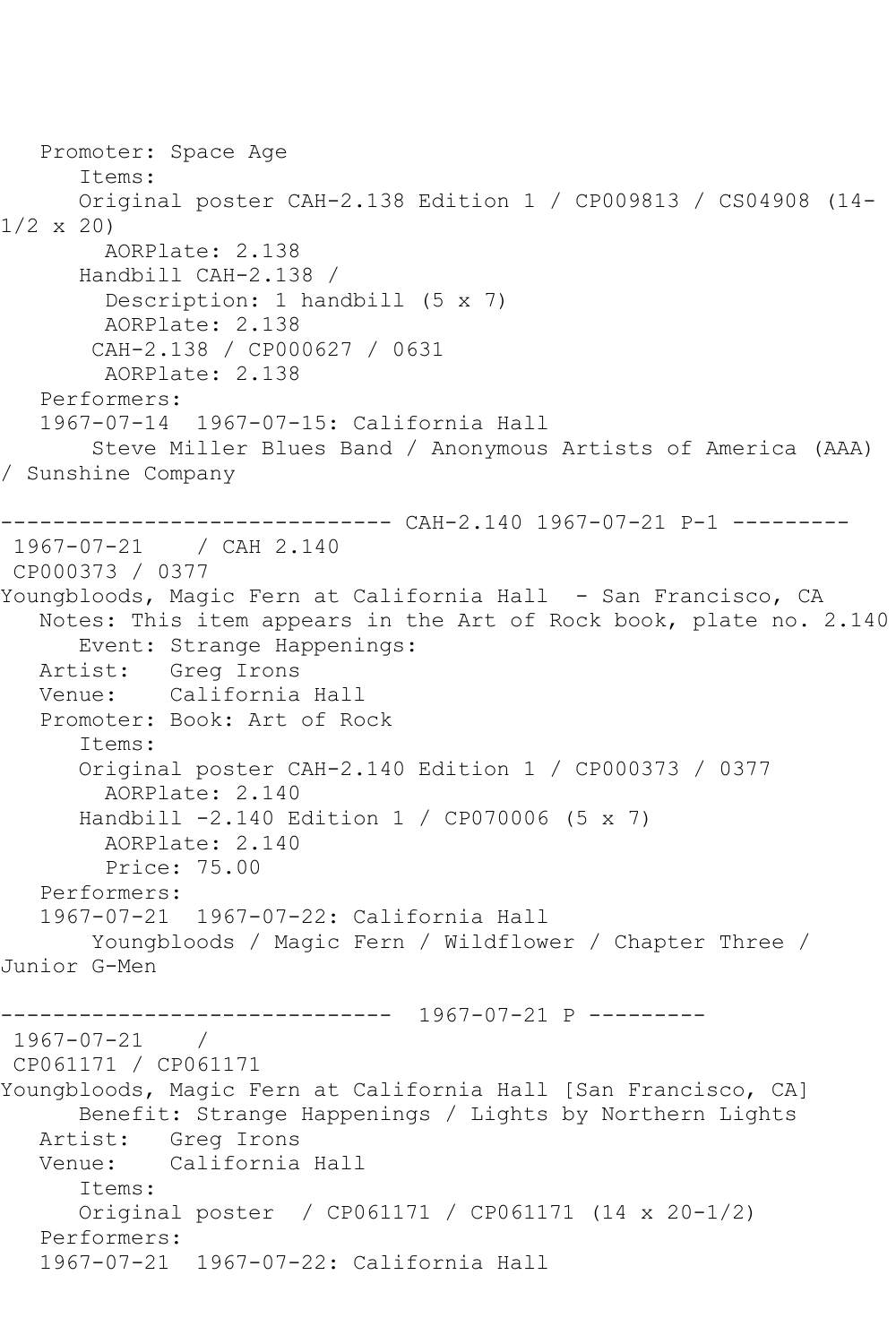Youngbloods / Magic Fern / Wildflower / Chapter 3 / Junior G Men ------------------------------ CAH-2.139 1967-07-28 P-1 --------- 1967-07-28 / CAH 2.139 CP009823 / CS04918 Big Brother and the Holding Company, Charlatans at California Hall - San Francisco, CA Notes: This item appears in the Art of Rock book, plate no. 2.139 Event: Space Age Cranks, It's a Music Box<br>Artist: Greg Irons Artist: Greg Irons<br>Venue: California California Hall Promoter: Space Age Items: Original poster CAH-2.139 Edition 1 / CP009823 / CS04918 AORPlate: 2.139 Handbill CAH-2.139 / (5 x 7) AORPlate: 2.139 Price: 35.00 CAH-2.139 / CP000662 / 0669 AORPlate: 2.139 Performers: 1967-07-28: California Hall Big Brother and the Holding Company / Charlatans / Tom and Lee ------------------------------ BCT-2.262 1967-08-25 P-1 --------- 1967-08-25 / BCT 2.262 CP007046 / CP02296 Dave Van Ronk, Mimi Farina at Berkeley Community Theater -Berkeley, CA Notes: Greg Irons is always one of every poster expert's secret loves. This is quintiessential Irons work, a poster with a very powerful presence. At the bottom, in reverse type, it reads "The Gypsies Are Coming." This item appears in the Art of Rock book, plate no. 2.262 Private Notes: \* A-1000 @ Event: Hear the Seers in Concert Event: The Gypsies are Coming Artist: Greg Irons Venue: Berkeley Community Theater Promoter: Western Mainenance Items: Original poster BCT-2.262 Edition 1 / CP007046 / CP02296 (14 x 20) AORPlate: 2.262 Price: 1000.00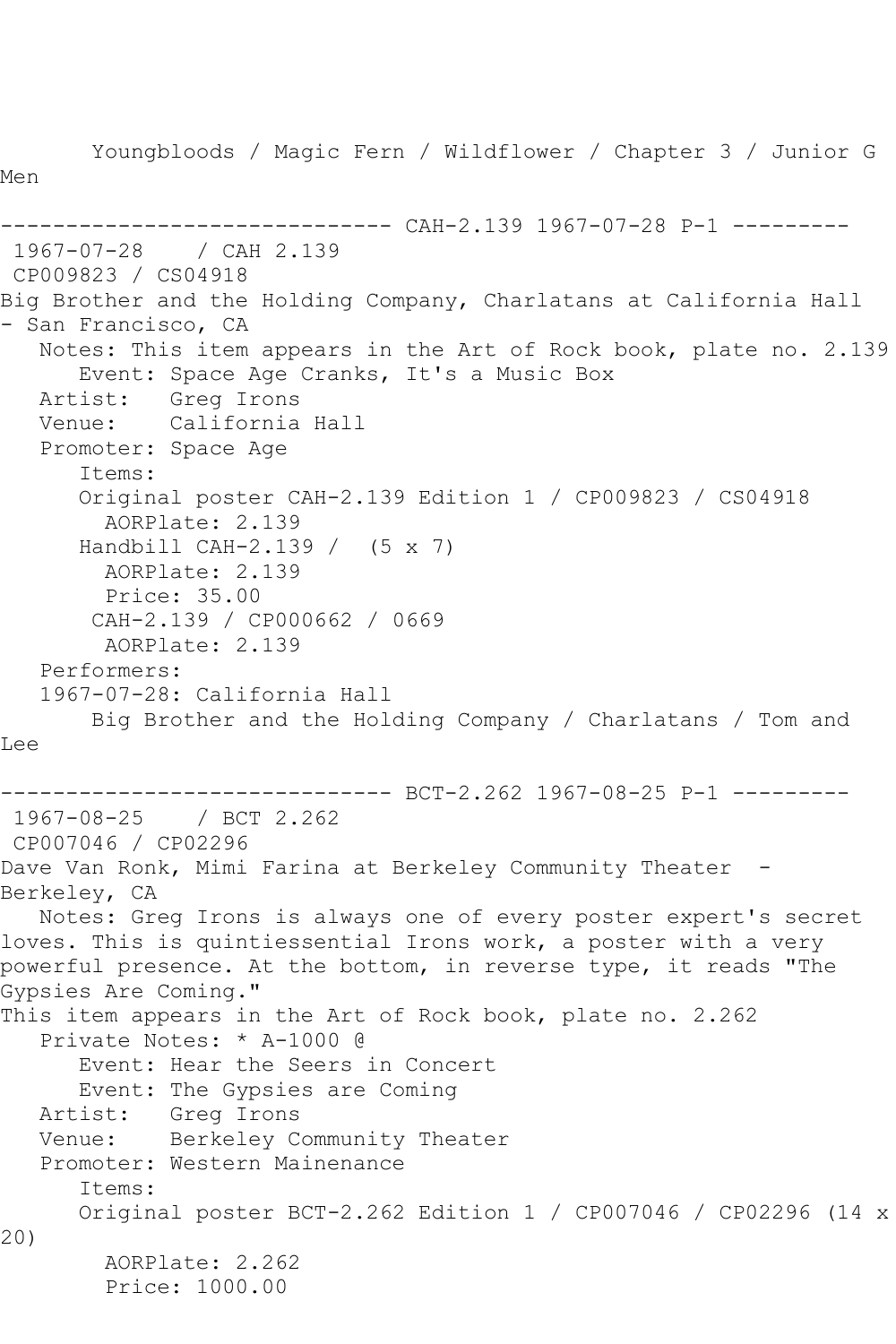BCT-2.262 / CP000613 / 0617 AORPlate: 2.262 Performers: 1967-08-25: Berkeley Community Theater Dave Van Ronk / Mimi Farina / Fred Neil 1967-08-26: Masonic Auditorium Mimi Farina / Dave Van Ronk / Fred Neil ------------------------------ AVAL-FD-080 1967-09-08 P-1 --------- 1967-09-08 / AVAL FD-080 CP006344 / CP01594 South Side Sound System, Phoenix at Avalon Ballroom - San Francisco, CA Private Notes: FD-CD(stamp) FD-OP-1-Signed-Irons Artist: Greg Irons Venue: Avalon Ballroom Promoter: Family Dog Presents Items: Original poster AVAL-FD-080 Edition 1 / CP006344 / CP01594 Description: 1 original (14-2/8 x 20-1/2) Price: 40.00 Postcard AVAL-FD-080 Edition 1 / CP005338 / CP00586 Description: 1 original with postal variants. See Eric King's guide for complete details. (5 x 7-1/16) Price: 20.00 Performers: 1967-09-08 1967-09-10: Avalon Ballroom Set: Family Dog Series South Side Sound System / Phoenix / Freedom Highway ------------------------------ FIL-BG-085 1967-09-28 P-1 --------- 1967-09-28 / FIL BG-085 CP007185 / CP02435 Flamin' Groovies, Jefferson Airplane at Fillmore Auditorium - SF - San Francisco, CA Private Notes: BG-CD(A) BG-OP-1-Signed-Irons Artist: Greg Irons Venue: Fillmore Auditorium - SF Promoter: Bill Graham Original Series Items: Original poster FIL-BG-085 Edition 1 / CP007185 / CP02435 Description: 1 original (14 x 21) Price: 250.00 Postcard FIL-BG-085 Edition 1 / CP007788 / CP03032 Description: 1 original, double with BG-84 (4-3/8 x 7) Price: 125.00 Performers: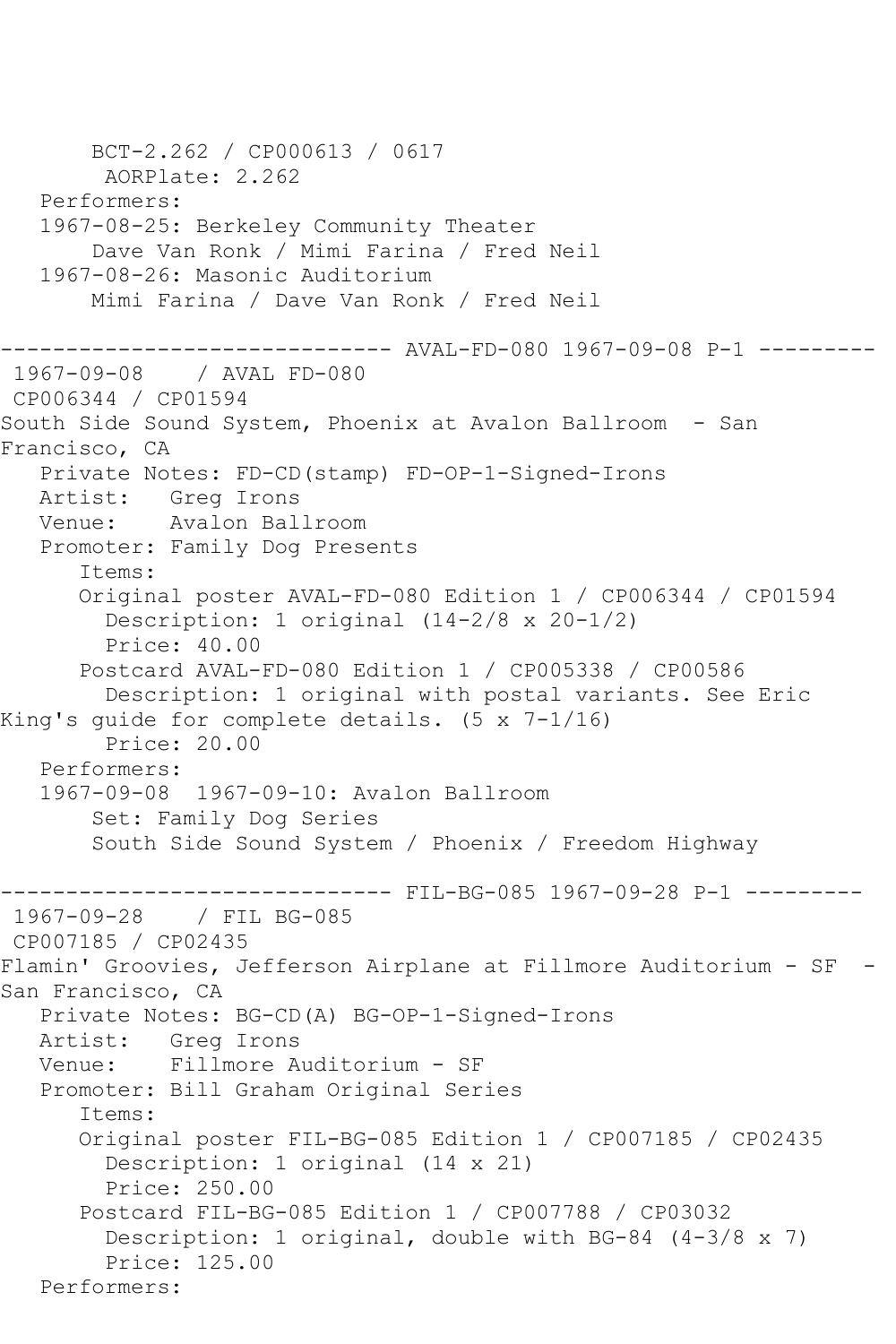```
 1967-09-28: Fillmore Auditorium - SF
        Flamin' Groovies / Jefferson Airplane / Mother Earth
   1967-09-29 67-09-30: Winterland
        Jefferson Airplane / Flamin' Groovies / Mother Earth
------------------------------ CAT 1969 P-1 ---------
              / CAT
CP007058 / CP02308
The Catalyst Club, Santa Cruz
   Notes: Tea Lautrec Litho. Published in 1969, with the artwork by 
Greg Irons done in 1968. This is one of Irons' most dramatic pieces,
a delight to see in person.
   Private Notes: Misc * A/A- 150@
   Artist: Greg Irons
   Venue: Catalyst
       Items:
       Original poster CAT Edition 1 / CP007058 / CP02308
         Description: 1 original (14 x 22-1/2)
         Price: 500.00
   Performers:
   1969: Catalyst
------------------------------ 1969 P ---------
1969 / 
Stanford Community Coffee House
   Artist: Greg Irons
   Venue: Stanford Community Coffee House
       Items:
      Original poster / 
   Performers:
   1969: Stanford Community Coffee House
------------------------------ FW-BG-160 1969-02-13 P-1 ---------
1969-02-13 / FW BG-160
CP007274 / CP02524
Santana, Collectors at Fillmore West - San Francisco, CA
   Private Notes: BG-CD(B) BG-OP-1-Signed-Irons
  Artist: Greg Irons<br>Venue: Fillmore W
           Fillmore West
   Promoter: Bill Graham Original Series
       Items:
       Original poster FW-BG-160 Edition 1 / CP007274 / CP02524
         Description: 1 original (13-1/2 x 22)
         Price: 175.00
```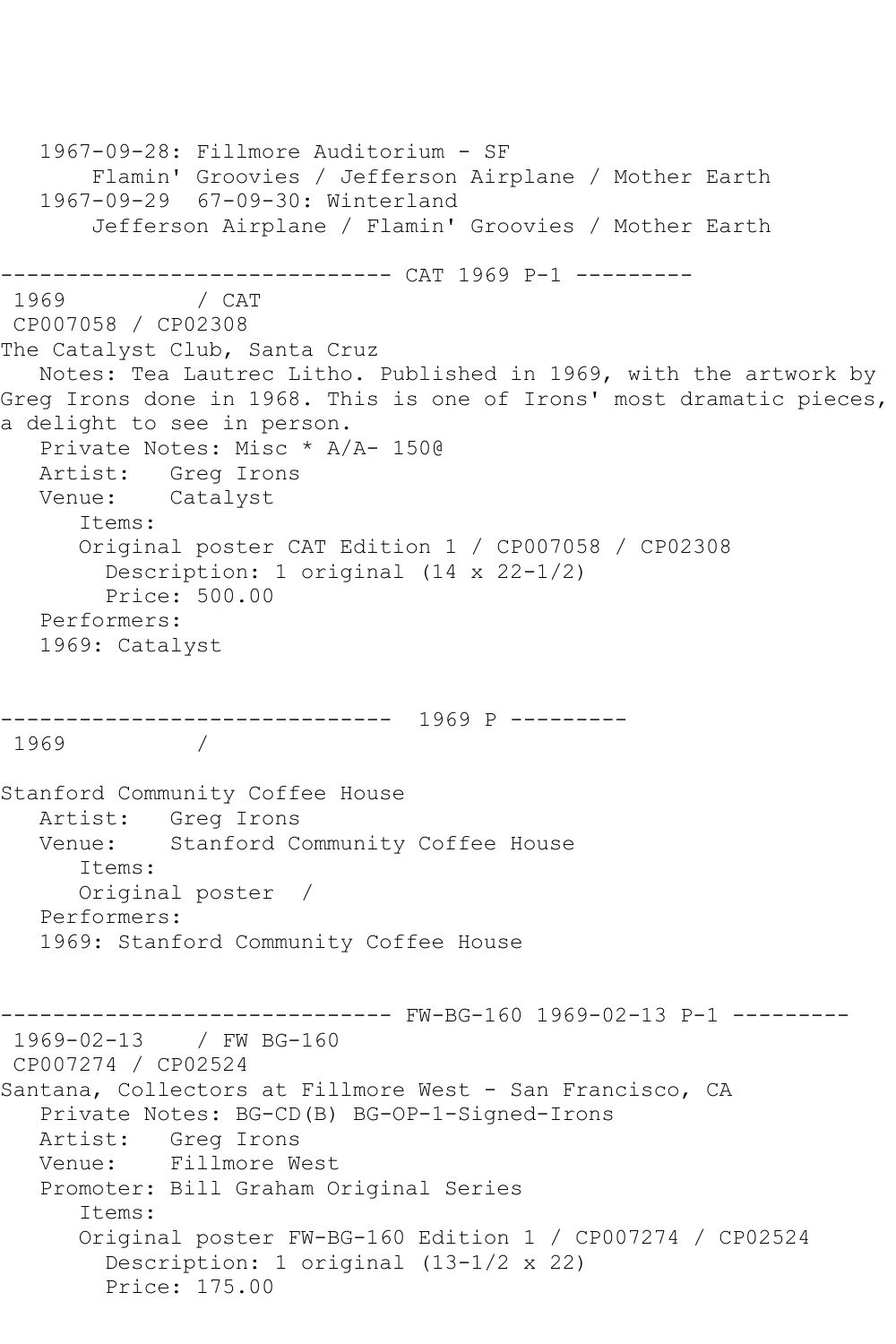Postcard FW-BG-160 Edition 1 / CP007859 / CP03103 Description: original, postal variations, double with BG161  $(4-5/8 \times 7)$  Price: 30.00 Performers: 1969-02-13 1969-02-16: Fillmore West Carlos Santana / Collectors / Melanie ------- FW-BG-161 1969-02-20 P-1 ---------1969-02-20 / FW BG-161 CP007262 / CP02512 Move, Cold Blood at Fillmore West - San Francisco, CA Private Notes: BG-CD(D) BG-OP-1-Signed-Irons Artist: Greg Irons Venue: Fillmore West Promoter: Bill Graham Original Series Items: Original poster FW-BG-161 Edition 1 / CP007262 / CP02512 Description: 1 original (14 x 22) Price: 75.00 Postcard FW-BG-161 Edition 1 / CP007860 / CP03104 Description: postal variations, double with BG160, 1 reprint  $(4-5/8 \times 7)$  Price: 15.00 Performers: 1969-02-20 1969-02-23: Fillmore West Move / Cold Blood / Albert King ------------------------------ SDP-2.029 1969-03-07 P-1 --------- 1969-03-07 / SDP 2.029 CP007020 / CP02270 Moby Grape, A.B. Skhy Blues Band at Avalon Ballroom - San Francisco, CA Notes: As time passes, the work of Greg Irons just looks better and better to me. He is one of the most important artists of that time and his work is immediately recognizable and always delightful. This piece is just a kick. - Michael Erlewine This item appears in the Art of Rock book, plate no. 2.029 Private Notes: \* B+ 250@ Artist: Greg Irons Venue: Avalon Ballroom Promoter: Soundproof Productions Items: Original poster SDP-2.029 Edition 1 / CP007020 / CP02270 (14 x 17) AORPlate: 2.029 Price: 300.00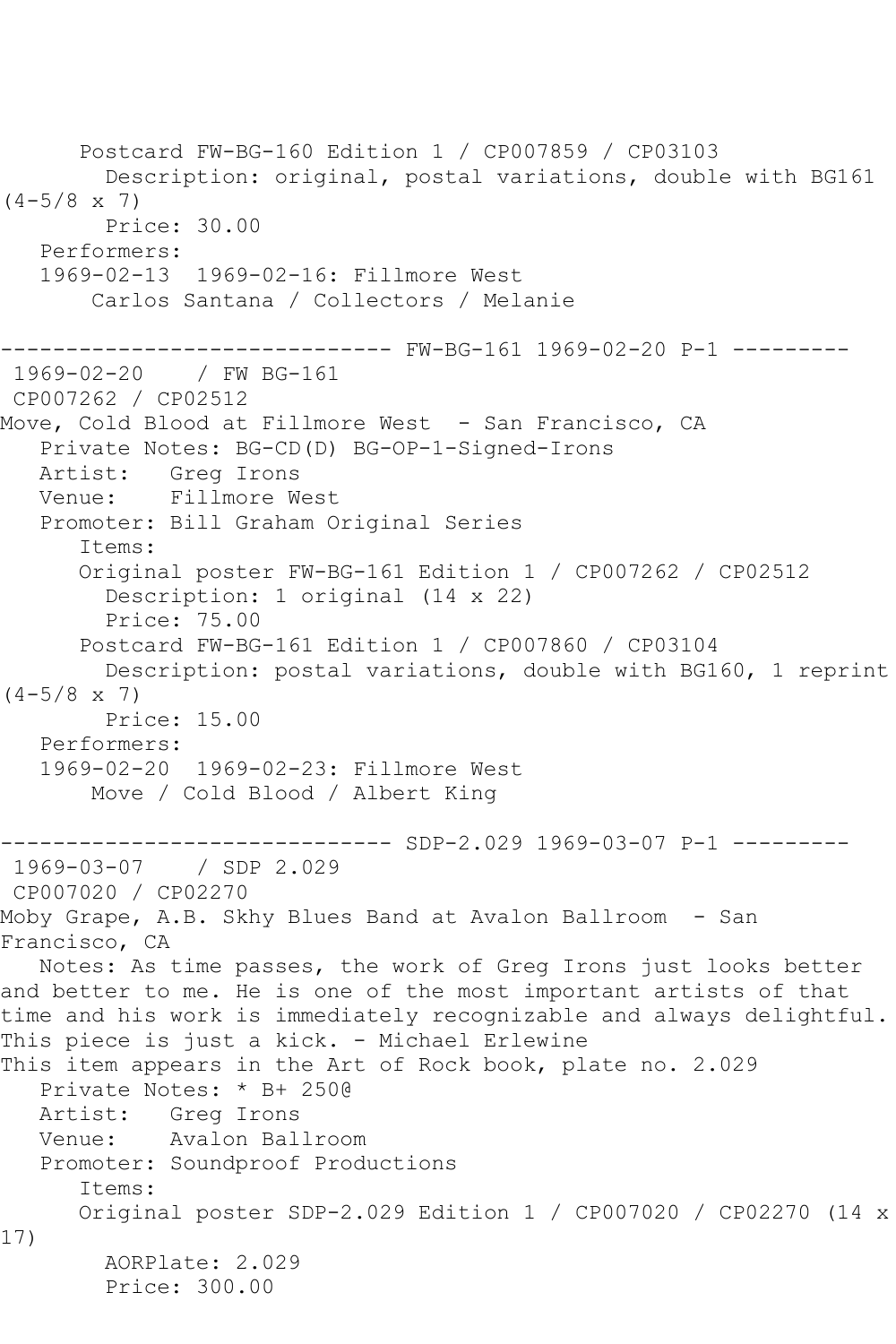SDP-2.029 / CP009742 / CS04837 AORPlate: 2.029 Performers: 1969-03-07 1969-03-09: Avalon Ballroom Moby Grape / A.B. Skhy Blues Band / Gale Garnett / Group Therapy / Gentle Reign ------------------------------ 1969-03-07 P --------- 1969-03-07 / CP060597 / CP060597 Moby Grape at Avalon Ballroom - San Francisco, CA Benefit: Lights by Holy See Artist: Greg Irons Venue: Avalon Ballroom Promoter: Sound Proof Productions Items: Original poster / CP060597 / CP060597 (14 x 17) Notes: Rip Off Press Performers: 1969-03-07: Avalon Ballroom Moby Grape ------------------------------ WIN-4.055 1969-03-27 P-1 --------- 1969-03-27 / WIN 4.055 CP005803 / CP01052 John Mayall, Bo Diddley at Winterland - San Francisco, CA Notes: This item appears in the Art of Rock book, plate no. 4.055 Private Notes: Misc \* CHECK Artist: Greg Irons Venue: Winterland Promoter: Book: Art of Rock Items: Original poster WIN-4.055 / CP009947 / CS05042 AORPlate: 4.055 Original poster WIN-4.055 Edition 1 / CP005803 / CP01052 AORPlate: 4.055 Price: 850.00 Performers: 1969-03-27 1969-03-29: Winterland John Mayall / Bo Diddley / Muddy Waters / Otis Spann / Magic Sam ------------------------------ FW-BG-166 1969-03-27 P-1 --------- 1969-03-27 / FW BG-166 CP007267 / CP02517 Paul Butterfield Blues Band, Michael Bloomfield at Fillmore West - San Francisco, CA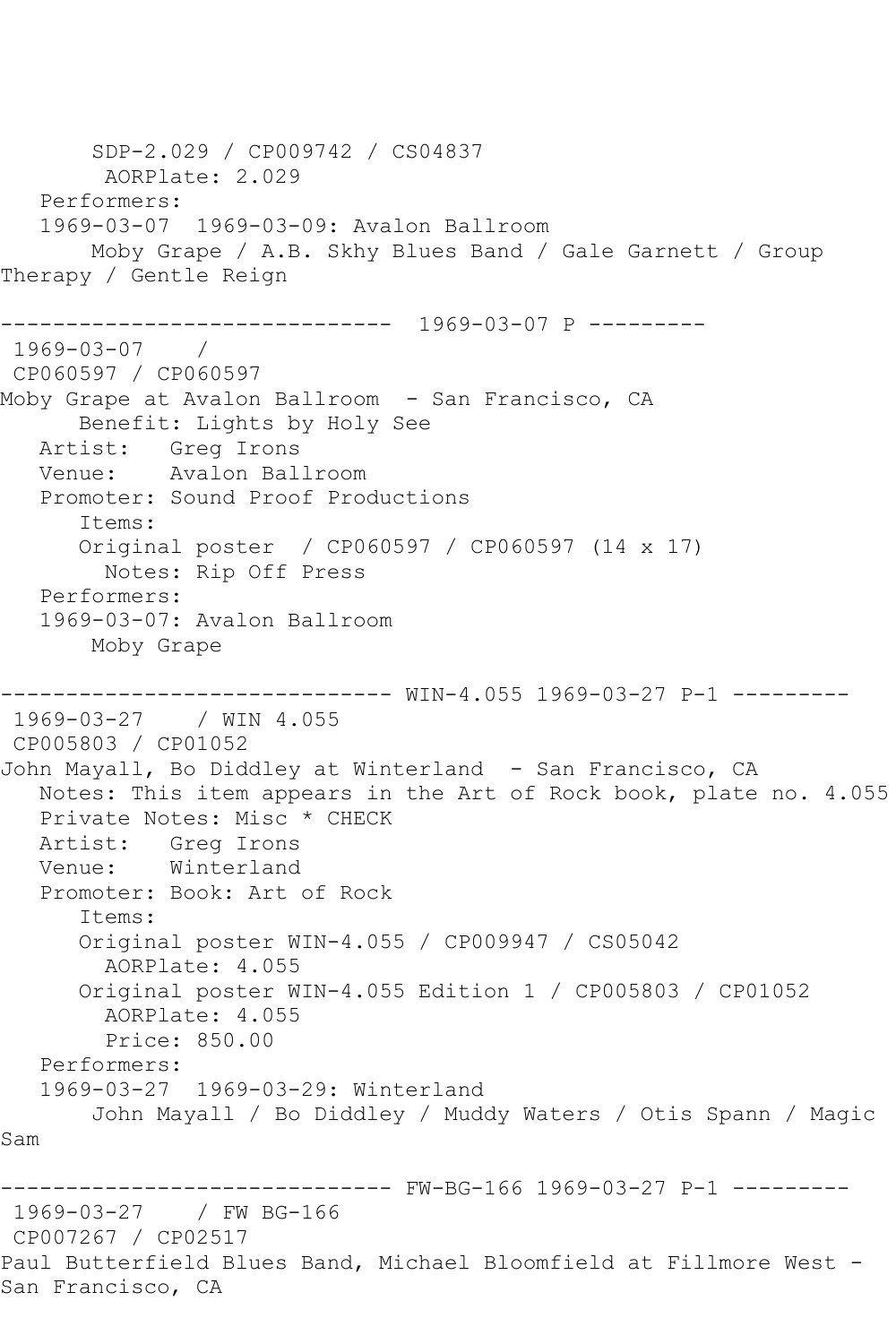Private Notes: BG-CD(A) BG-OP-1-Signed-Irons Artist: Greg Irons Venue: Fillmore West Promoter: Bill Graham Original Series Items: Original poster FW-BG-166 Edition 1 / CP007267 / CP02517 Description: 1 original (13 x 21-1/2) Price: 125.00 Postcard FW-BG-166 Edition 1 / CP007865 / CP03109 Description: original, postal variations, double with BG167  $(4-5/8 \times 7)$  Price: 25.00 Performers: 1969-03-27 1969-03-30: Fillmore West Paul Butterfield Blues Band / Michael Bloomfield / Birth ------------------------------ FW-BG-167 1969-04-03 P-1 --------- 1969-04-03 / FW BG-167 CP007268 / CP02518 Procol Harum, Buddy Miles Express at Fillmore West - San Francisco, CA Private Notes: BG-CD(A) BG-OP-1-Signed-Irons Artist: Greg Irons Venue: Fillmore West Promoter: Bill Graham Original Series Items: Original poster FW-BG-167 Edition 1 / CP007268 / CP02518 Description: 1 original (14 x 21-1/2) Price: 150.00 Postcard FW-BG-167 Edition 1 / CP007866 / CP03110 Description: original, postal + variations, double with BG166 (4-5/8 x 7) Price: 25.00 Performers: 1969-04-03 1969-04-06: Fillmore West Procol Harum / Buddy Miles Express / Blues Image ------------------------------ FW-BG-193 1969-09-25 P-1 --------- 1969-09-25 / FW BG-193 CP007294 / CP02544 Chuck Berry, Aum at Fillmore West - San Francisco, CA Private Notes: BG-CD(B+BG-194) BG-OP-1-Signed-Irons Artist: Greg Irons Venue: Fillmore West Promoter: Bill Graham Original Series Items: Original poster FW-BG-193 Edition 1 / CP007294 / CP02544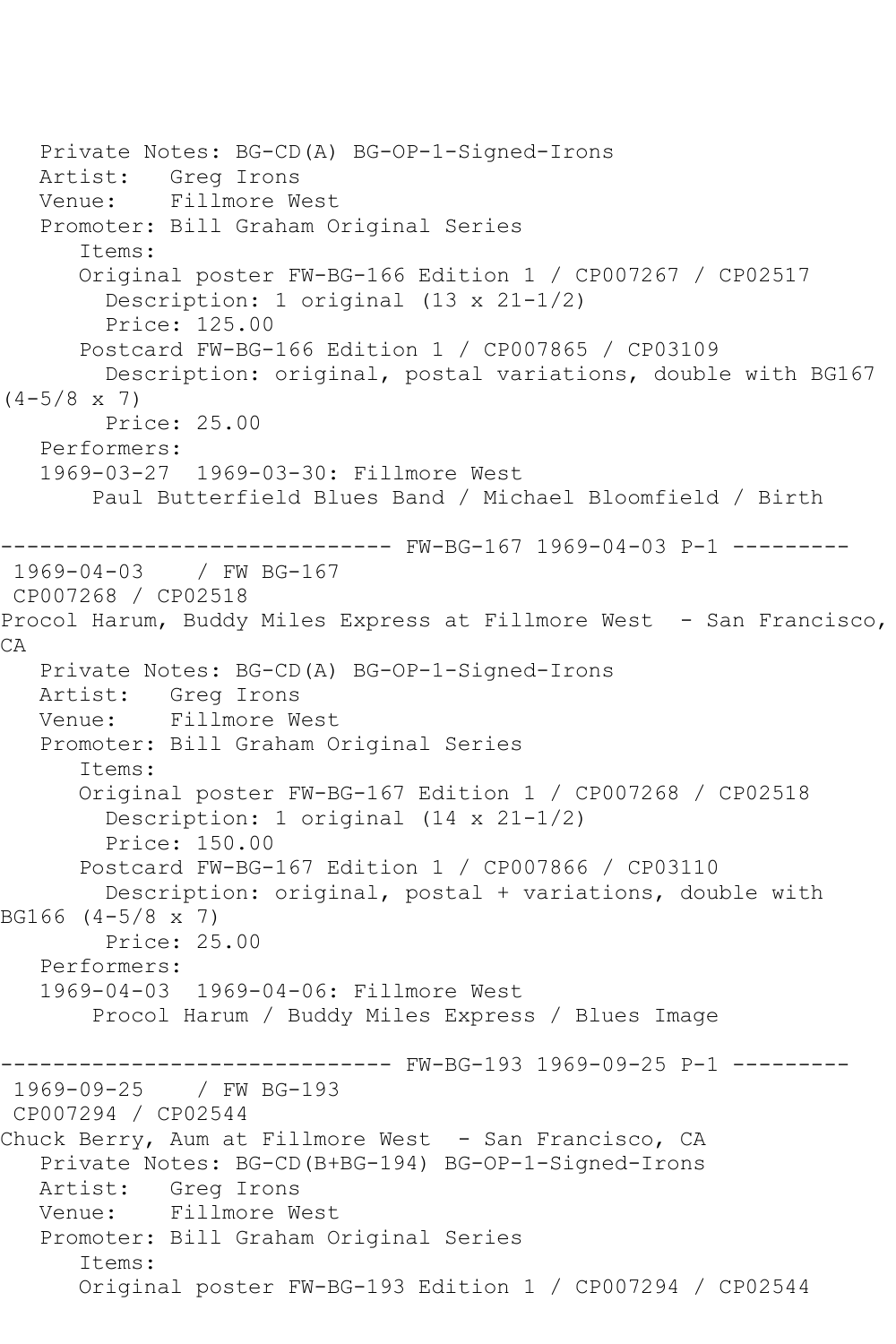```
 Description: 1 original (13 x 21)
         Price: 300.00
       Postcard FW-BG-193 Edition 1 / CP007888 / CP03132
         Description: original, postal variations, double with BG194 
(6-7/8 x 9-3/8)
         Price: 75.00
    Performers:
    1969-09-25 1969-09-28: Fillmore West
        Chuck Berry / Aum / Loading Zone
------------------------------ FW-BG-194 1969-10-02 P-1 ---------
1969-10-02 / FW BG-194
CP007295 / CP02545
ÈNJ, Blues Image at Fillmore West - San Francisco, CA
    Private Notes: BG-CD(+BG-194) BG-OP-1-Signed-Irons
   Artist: Greg Irons
   Venue: Fillmore West
   Promoter: Bill Graham Original Series
       Items:
       Original poster FW-BG-194 Edition 1 / CP007295 / CP02545
         Description: 1 original, 1 reprint (14 x 21)
         Price: 450.00
       Postcard FW-BG-194 Edition 1 / CP007888 / CP03132
         Description: original, 1 variation, double with BG193
Price here for single card (6-7/8 x 9-3/8)
         Price: 50.00
    Performers:
    1969-10-02: Fillmore West
         / Blues Image / John Sebastian
    1969-10-03 69-10-04: Winterland
         / Blues Image / John Sebastian
------------------------------ CZH 1970 P ---------
              / CZH
Grateful Dead, Crazy Horse at Crazy Horse
   Artist: Greg Irons
   Venue: Crazy Horse
       Items:
       Original poster CZH / (22 x 28)
    Performers:
    1970: Crazy Horse
        Grateful Dead / Crazy Horse / Sal Valentino
                     ------------------------------ PEP 1971-09-09 P-1 ---------
1971-09-09 / PEP 
CP009874 / CS04969
```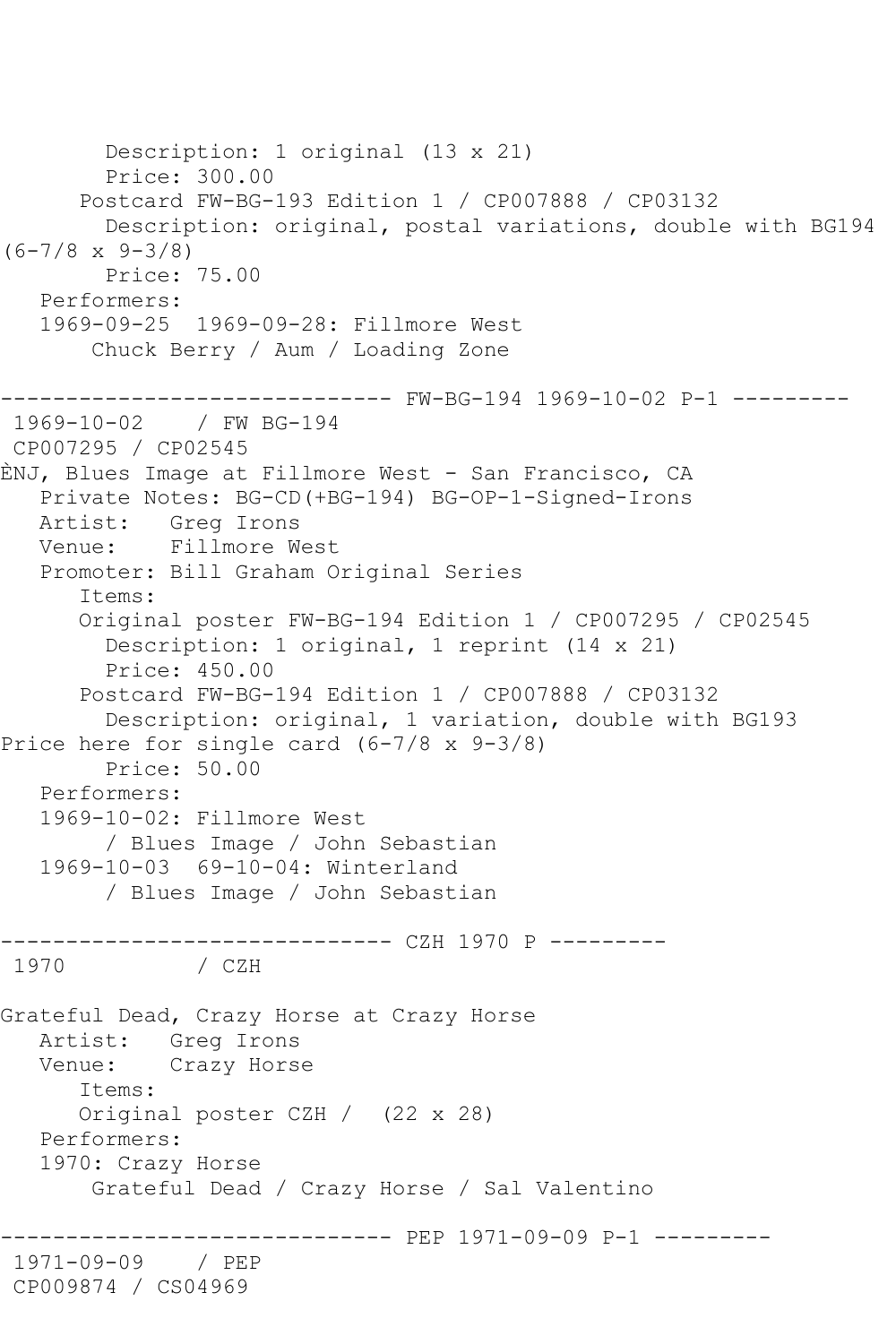Steve Miller Blues Band, Yogi Phlegm at Pepperland - San Rafael, CA Artist: Greg Irons Venue: Pepperland Items: Original poster PEP Edition 1 / CP009874 / CS04969 Description: 1 original (14-1/2 x 18) Price: 300.00 PEP / CP018909 / XA19710909A PEP / NONE / XA1971090 Performers: 1971-09-09 1971-09-11: Pepperland Steve Miller Blues Band / Yogi Phlegm / Nazgul / Clover ------------------------------ WDAK-4.070 1976 P-1 --------- / WDAK 4.070 CP001500 / 1521 Billy C. at West Dakota - Berkeley, CA Notes: This item appears in the Art of Rock book, plate no. 4.070 Artist: Greg Irons Venue: West Dakota Promoter: Book: Art of Rock Items: Original poster WDAK-4.070 Edition 1 / CP001500 / 1521 AORPlate: 4.070 Performers: 1976: West Dakota Billy C. ------------- WDAK-4.071 1976-12-03 P-1 ---------1976-12-03 / WDAK 4.071 CP001501 / 1522 Norton Buffalo Stampede at West Dakota - Berkeley, CA Notes: This item appears in the Art of Rock book, plate no. 4.071 Artist: Greg Irons Venue: West Dakota Promoter: Book: Art of Rock Items: Original poster WDAK-4.071 Edition 1 / CP001501 / 1522 AORPlate: 4.071 Performers: 1976-12-03 1976-12-04: West Dakota Norton Buffalo Stampede ------------------------------ MAB 1984-02-08 P-1 --------- 1984-02-08 / MAB CP001558 / 1579 Frightwig, Helios at Mabuhay Gardens - San Francisco, CA